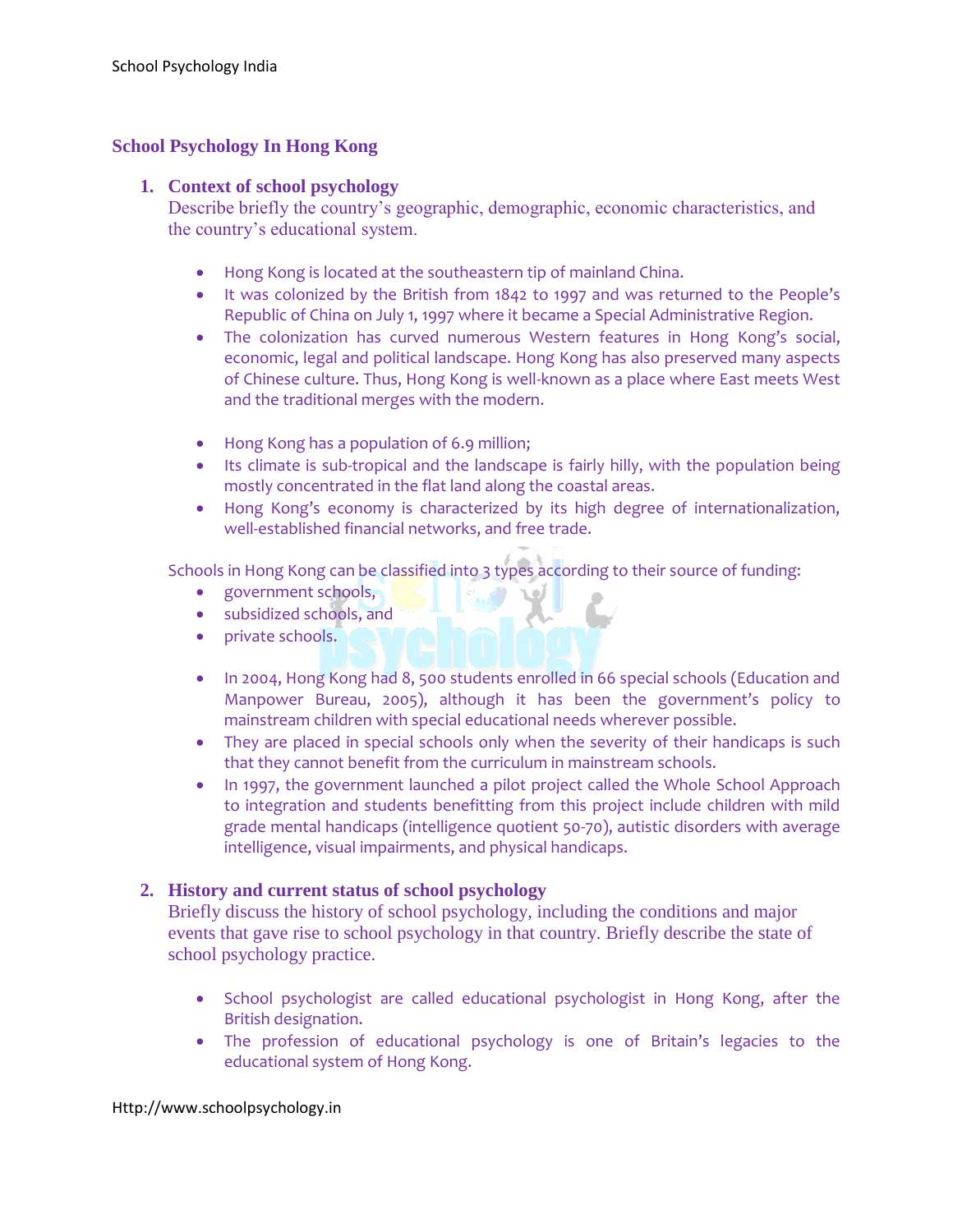- Hong Kong is the first place in Asia with a recognized vocation in educational psychology and a post graduate program for the professional preparation of educational psychologist.
- The development of educational psychology in Hong Kong can be divided into five stages by landmark events.

#### **Stage** *1: The Establishment of a Special Section in the Education Department*

- Psychological services for students in Hong Kong began in 1959 this time the Education Department of the Hong Kong government set up a special education section.
- This section monitored and regulated the work of non-governmental organizations that provided services to students with special educational needs.

### *Stage 2: The Establishment of a Local Training Program*

- **Before 1981, all educational psychologists in Hong Kong received their** training in Britain.
- After the University of Hong Kong set up a master's degree program in educational psychology in 1981, educational psychology services expanded considerably.

## *Stage 3: School-Based Psychological Services in Special Schools*

- The need for school-based psychological services in special schools was first raised in 1984 by the Joint Council for the physically and Mentally Disabled of the Rehabilitation Division, Hong Kong Council of Social Service.
- A year later, the government approved the provision of education psychologists for special school.

## *Stage 4: The Extension of School-Based Psychological Services to Mainstream Secondary School*

- **School-based psychological services were expanded further when the Hong** Kong government announced the implementation of the School Support Scheme, as recommended in a report by the Education Commission, a government-appointed advisory body in education policy (Education Commission, 1990).
- The Schools Support Scheme aims to help students with emotional and behavioral problems that are enrolled in mainstream secondary schools. Under this scheme, school-based psychological services were extended to mainstream secondary schools.

## *Stage 5: The Extension of School-Based Psychological Services to Mainstream Primary Schools*

In 2001 a series of plans to develop relevant services were identified, one of which is to provide school-based psychological services to primary schools.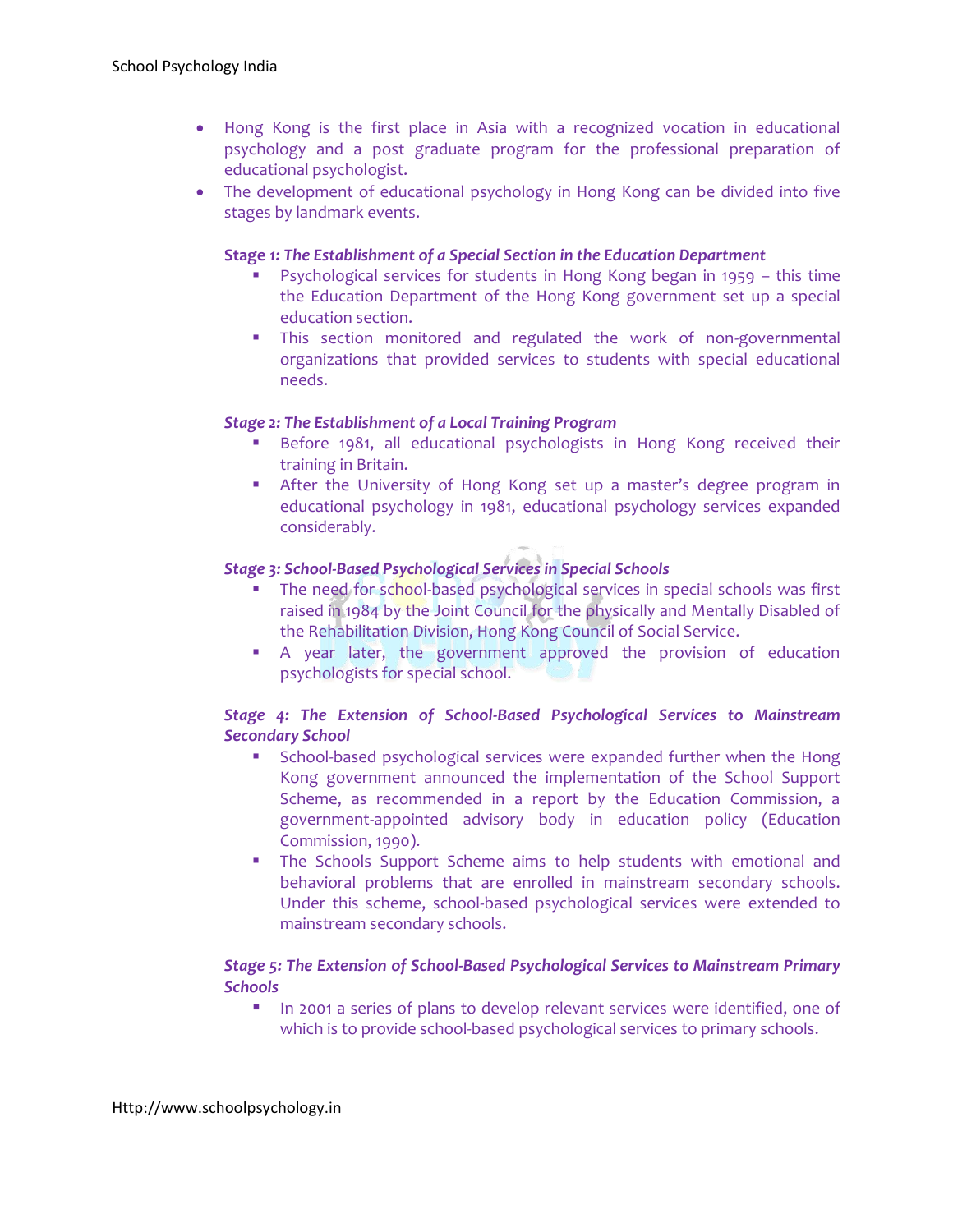# 3. I**nfrastructure of school psychology**

Briefly provide the names of national & regional professional organizations serving the interest of school psychology; laws or other regulations regarding licensure of psychologists and school psychologists; and titles of professional journals and newsletters relied on by school psychologists.

## **The Hong Kong Psychological Society**

- It was founded in 1968 and has been active for the part 3 decades in promoting professionalism among psychologist in Hong Kong.
- In 1991 it published a code of conduct for the profession (Hong Kong Psychological Society, 1991)
- In 1995 it set up a registration board and encouraged psychologist in Hong Kong to register on a voluntary basis.
- In 1998 it formed a working group for the preparation of statutory registration of psychologists. The mission of this working group is to lobby the government to regulate the practice of psychology through legislation.
- Publishes the *Journal of Psychology in Chinese Societies* twice a year. This is a peerreviewed journal that publishes articles of general interest to psychologists working with or studying Chinese people.

## **The Division of Educational Psychology**

- It was a division of the Hong Kong Psychological Society and was formed in 1987.
- It has been active in promoting educational psychology in Hong Kong and its endeavors include: lobbying the government for a better provision of educational psychology services; organizing continuing education activities for its members; and providing community services to the public.

## **4. Preparation of school psychologists**

Briefly describe professional preparation of school psychologists in terms of:

- a) Scope of Training (Knowledge & Skill Areas)
	- Educational psychologists are required to have a bachelor's degree in psychology and a master's degree in educational psychology.
	- The master's degree must have an emphasis on professional training.
	- Courses cover the following core areas:
		- o psychological foundation (e.g. developmental psychology, children with special needs),
		- o educational foundation (e.g. curriculum and instruction, learning and motivation),
		- o assessment, intervention, research methods and issues related to the profession (e.g. ethical and legal issues in educational psychology).
- b) Field Experiences Required
	- **For supervised internships, each student is placed in three different placement** settings that include both mainstream and special education settings.

#### Http://www.schoolpsychology.in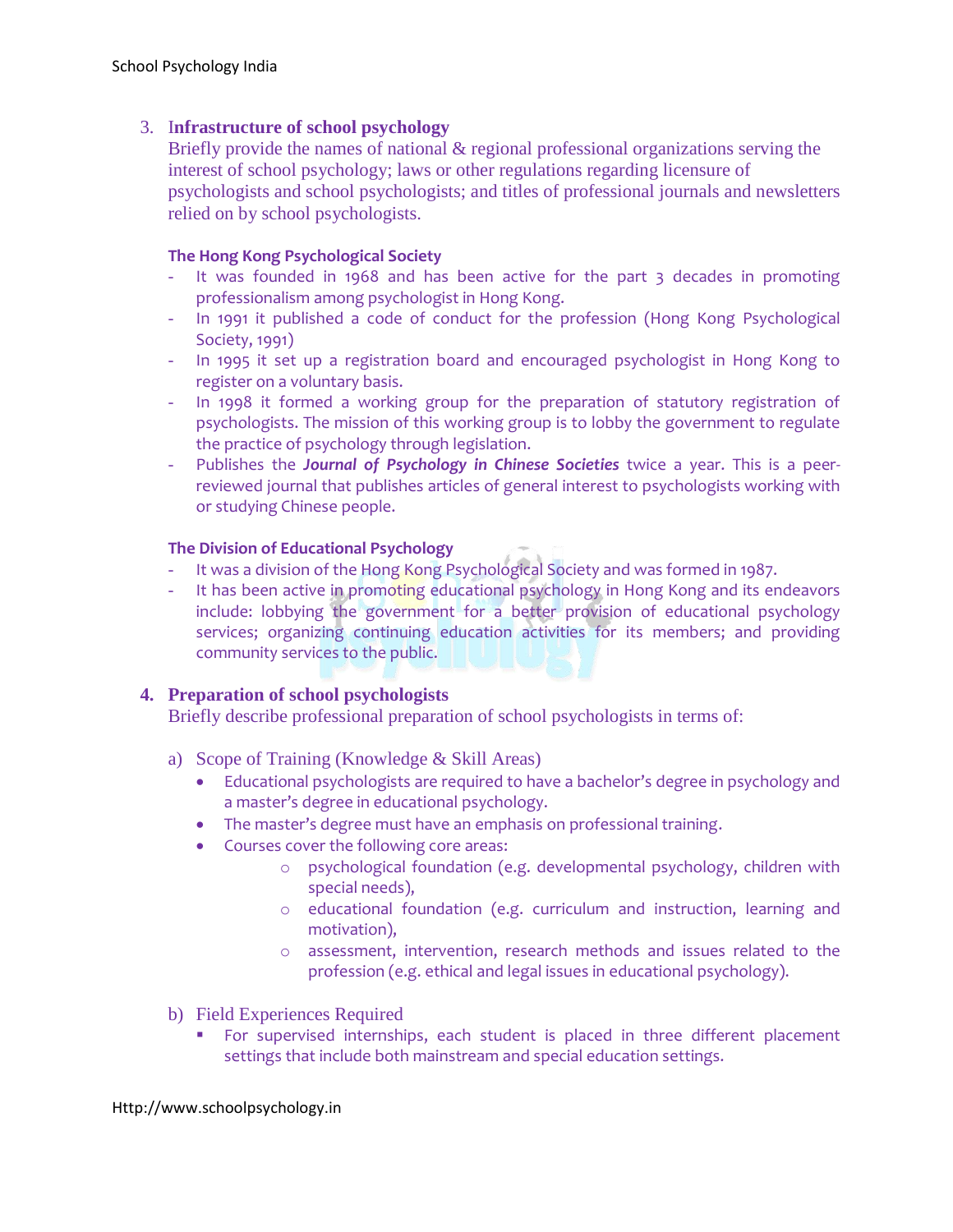- c) Years of Study (Number of Credit Hours Required)
	- **The educational Psychology Program at the University of Hong Kong is the only** program in Hong Kong that provides professional training.
	- It is a two-year full-time program with a scholar-practitioner's model at the master's level.
	- **Applicants' to this program are required to have:** 
		- o A bachelor's degree in psychology
		- o At least 2 years' work experience in educational settings.
		- o Must complete 14 courses, 1, 500 hours of supervised internship and an empirical research thesis before graduating.
- d) Training Programs (i.e. Where, How Many Programs, How Many Trainees)
	- **Graduates of the program are not only expected to be practitioners providing** services in school settings,
	- Are also involved in the generation and dissemination of knowledge in educational psychology.
	- **To prepare competent scientist-practitioners, the program emphasizes research** training and adopts a proactive and systems orientation that is in line with the service delivery model. This model addresses all levels of interventions that range from remediation to prevention, case work to systems work, and direct to indirect services.
- e) Where Graduates are Typically Employed (e.g. Schools, Government Agencies, Private Clinics, Other)

Not specified

## **5. Roles, functions, and responsibilities of school psychologists**

Briefly describe the typical activities, roles, and responsibilities of school psychologists.

The roles, functions and responsibilities of educational psychologist (Lam, 2005):

- **Dimension 1: Intervention: includes all of the suggestions, activities, and planning.** Under this dimension, there are 3 levels:
	- 1. Remedial focuses on treatment of problems or dysfunctions that have occurred, for example, anger control training for a student with aggressive behaviors.
	- 2. Preventive focuses on prevention of dysfunction or problems that have either occurred or are about to occur, for example, assertiveness training for a group of students at risk for being bullied.
	- 3. Developmental intervention focuses on enhancement and enrichment of positive qualities instead of elimination of problems, for example, leadership training for peer tutors in cooperative learning.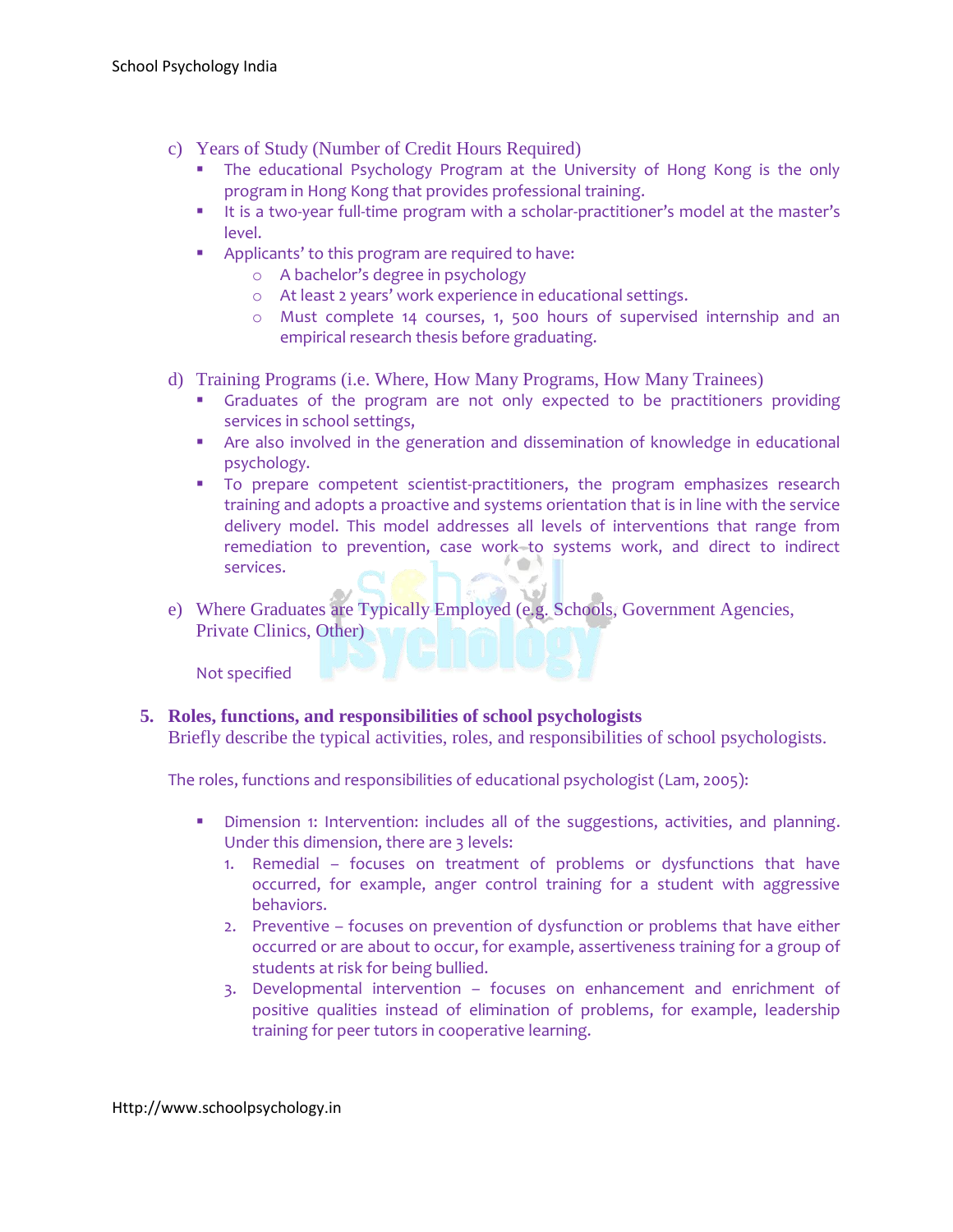- Dimension 2: Target: includes individuals, groups, and systems in which individuals and groups reside. Under this dimension are 3 levels:
	- 1. Individual level focus is the individual student, for example, counseling service for a student who has been referred for learning difficulties.
	- 2. Group level for group of students, teachers, educational administrators, or parents. For example, a staff development workshop for accommodating student diversity.
	- 3. Systems level the target are systems in which the individual child resides, such as classrooms, schools and families. Consultation with teachers on curriculum development is one of the services at this level.
- **Dimension 3: Directness: can be direct or indirect** 
	- 1. Direct services are activities performed directly on targets, for example, assessment and counseling for students who have been referred for academic difficulties.
	- 2. Indirect services are activities implemented around the targets in the environment. For example, to help students with specific learning difficulties, educational psychologists help teachers adjust their curricula and teaching methods.

# **6. Current practice impacting school psychologists**

Briefly describe major problems and challenges impacting school psychology, and the initiatives attempted in an effort to address these problems or challenges.

- 1. As of 2006, Hong Kong still does not have statutory registration for educational psychologists. As a strong regulatory system is lacking, there is no way to hold educational psychologist accountable for unethical; practice if he/ she is not a member if the Hong Kong Psychological Society.
- 2. There is no way to ensure that a particular educational psychologist will engage in supervision and continuing professional development. The supervision tended to be administrative instead of professional in nature.
- 3. Although Hong Kong has some assessment tools with local norms such as the Hong Kong Wechsler Intelligence Scale for Children, the Hong Kong Based Adaptive Behavior Scale, but these are limited in number. Hence, there is a strong need to develop local tests or to standardize Western tests on local norms.
- 4. The "contracting out" policy in educational psychology services in recent years represents one attempt by the government to cut the budget in education. When services are contracted to non-governmental organizations, the government can keep the budget low by competitive tendering procedures. The possible effects of such policy may include low income and job insecurity for the service providers as well as fewer and diluted services to the public.
- 5. There is a shortage of educational psychologists (Rehabilitation Advisory Committee, 1995). To ease the shortage of educational psychologists, the training program at the University of Hong Kong has increased its intake from 15 to 20 students by 2006 at the request of the government.

#### Http://www.schoolpsychology.in